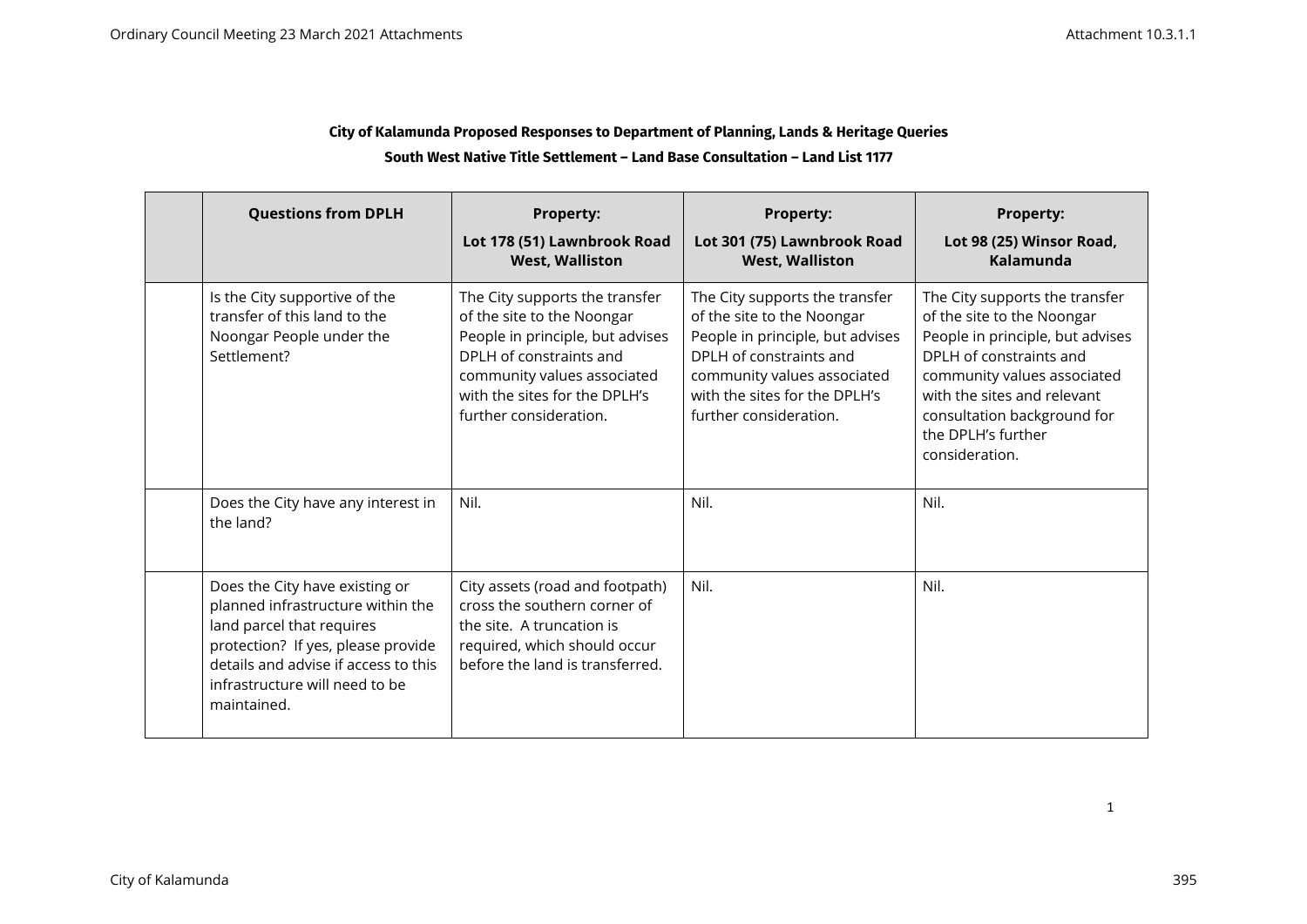## **City of Kalamunda Proposed Responses to Department of Planning, Lands & Heritage Queries South West Native Title Settlement – Land Base Consultation – Land List 1177**

| Is the land parcel subject to any<br>mandatory connection to<br>services?                                                                       | No comment.                                                                                                                                                                                                                                                                                                                                                                                                                                                                                                                                                                                                  | No comment.                                                                         | No comment.                                                                         |
|-------------------------------------------------------------------------------------------------------------------------------------------------|--------------------------------------------------------------------------------------------------------------------------------------------------------------------------------------------------------------------------------------------------------------------------------------------------------------------------------------------------------------------------------------------------------------------------------------------------------------------------------------------------------------------------------------------------------------------------------------------------------------|-------------------------------------------------------------------------------------|-------------------------------------------------------------------------------------|
| Are any future proposals for the<br>land identified? Please provide<br>detail of what is proposed and in<br>what timeframe?                     | This site is not identified for<br>any future investigation for<br>land use change.                                                                                                                                                                                                                                                                                                                                                                                                                                                                                                                          | This site is not identified for<br>any future investigation for<br>land use change. | This site is not identified for any<br>future investigation for land<br>use change. |
| Are there any future proposals for<br>adjoining land that may affect the<br>land identified in the<br>spreadsheet? If so, in what<br>timeframe? | The site to the north (Lot 126),<br>which previously contained a<br>television mast and associated<br>buildings (demolished in 2019),<br>is privately owned, zoned<br>Residential R10 and has been<br>identified as a potential<br>investigation area under the<br>City's draft Local Housing<br>Strategy, which is expected to<br>be returned to Council in<br>February 2021. The City has<br>also made officer level<br>enquiries with the DPLH<br>regarding the need for a<br>structure plan to coordinate<br>future residential development<br>on Lot 126. Notwithstanding<br>the officer recommendation | Nil.                                                                                | Nil.                                                                                |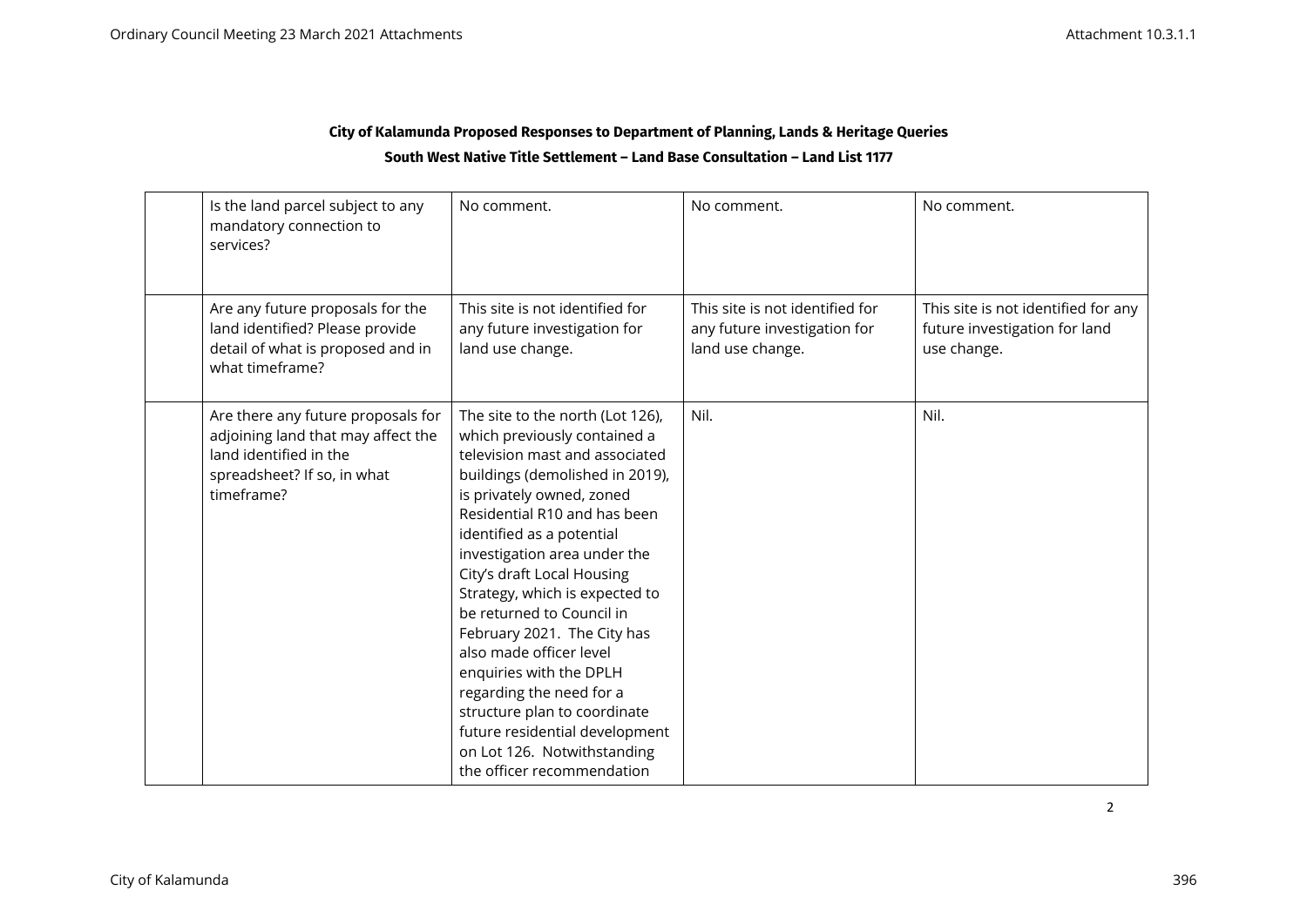| City of Kalamunda Proposed Responses to Department of Planning, Lands & Heritage Queries |  |
|------------------------------------------------------------------------------------------|--|
| South West Native Title Settlement – Land Base Consultation – Land List 1177             |  |

|                                                                                                                                                                                                                                                               | regarding Lot 178 being<br>included as part of the South<br>West Native Title Settlement, in<br>the event that Lot 126 is<br>proposed to be developed for<br>residential purposes, it is<br>considered appropriate to<br>coordinate the future<br>development and subdivision<br>having regard to both lots. Key<br>matters for consideration as<br>part of any future development<br>include tree retention and<br>matters of environmental<br>significance. |      |                                                                                                                                                                                                                                         |
|---------------------------------------------------------------------------------------------------------------------------------------------------------------------------------------------------------------------------------------------------------------|---------------------------------------------------------------------------------------------------------------------------------------------------------------------------------------------------------------------------------------------------------------------------------------------------------------------------------------------------------------------------------------------------------------------------------------------------------------|------|-----------------------------------------------------------------------------------------------------------------------------------------------------------------------------------------------------------------------------------------|
| Please advise of any proposed<br>planning scheme amendments<br>that may affect the zoning of this<br>land at a State or Local<br>government level. If a scheme<br>amendment is to occur, what is<br>the change proposed and when<br>will it come into effect? | Nil.                                                                                                                                                                                                                                                                                                                                                                                                                                                          | Nil. | In May 2004, the Council<br>resolved (in part) to initiate an<br>amendment to the District<br>Planning Scheme No. 2 to<br>rezone Reserve 28532 Lot 98<br>(25) Winsor Road, Kalamunda<br>from R5 to local reserve, public<br>open space. |

3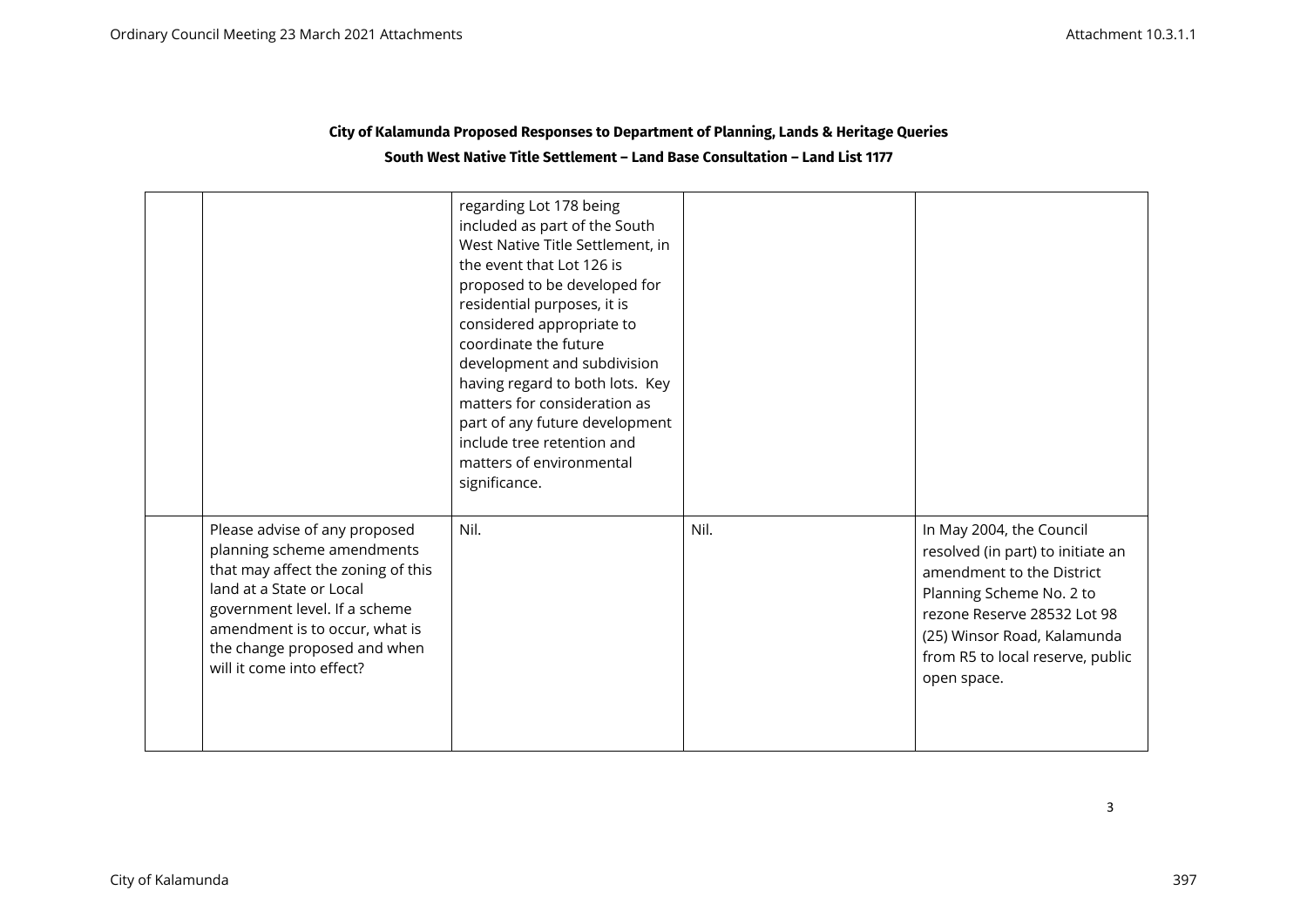### **City of Kalamunda Proposed Responses to Department of Planning, Lands & Heritage Queries South West Native Title Settlement – Land Base Consultation – Land List 1177**

|                                                                                                                                                                                                                                                 |                                                                                                                                                                                                                                                                                                                                                                                                                                                                                                                                                              |                                                                                                                                                                                                                                                                                                                                                                                                                                                                                                                                                 | Given Lot 98 is still zoned<br>Residential, it is evident that the<br>Council's resolution to amend<br>District Planning Scheme No. 2<br>was not finalised.                                                                                                                                                                                                                                                                                                                                 |
|-------------------------------------------------------------------------------------------------------------------------------------------------------------------------------------------------------------------------------------------------|--------------------------------------------------------------------------------------------------------------------------------------------------------------------------------------------------------------------------------------------------------------------------------------------------------------------------------------------------------------------------------------------------------------------------------------------------------------------------------------------------------------------------------------------------------------|-------------------------------------------------------------------------------------------------------------------------------------------------------------------------------------------------------------------------------------------------------------------------------------------------------------------------------------------------------------------------------------------------------------------------------------------------------------------------------------------------------------------------------------------------|---------------------------------------------------------------------------------------------------------------------------------------------------------------------------------------------------------------------------------------------------------------------------------------------------------------------------------------------------------------------------------------------------------------------------------------------------------------------------------------------|
| Please advise of any known land<br>management issues such as site<br>contamination, hazards, debris or<br>rubbish dumping, unauthorised<br>land use and environmental<br>considerations (such as<br>inundation or similar site<br>constraints). | The subject sites are<br>considered to contain<br>values that contribute<br>towards the amenity of<br>adjoining and nearby<br>residents;<br>the vegetation on the<br>subject sites has<br>matured uninterrupted<br>for over 50 years and is<br>significantly established,<br>and constitute a form of<br>pseudo-public open<br>space;<br>the City of Kalamunda<br>has identified potential<br>environmental values on<br>the subject sites;<br>clearing of the subject<br>$\bullet$<br>sites for residential<br>purposes would not be<br>consistent with the | The subject sites are<br>considered to contain<br>values that contribute<br>towards the amenity of<br>adjoining and nearby<br>residents;<br>the vegetation on the<br>subject sites has<br>matured uninterrupted<br>for over 50 years and is<br>significantly established,<br>and constitute a form of<br>pseudo-public open<br>space;<br>the City of Kalamunda<br>has identified potential<br>environmental values on<br>the subject sites;<br>clearing of the subject<br>sites for residential<br>purposes would not be<br>consistent with the | the subject site is<br>considered to contain<br>values that contribute<br>towards the amenity of<br>adjoining and nearby<br>residents;<br>the vegetation on the<br>subject site has matured<br>uninterrupted for over<br>50 years and is<br>significantly established,<br>and constitutes a form<br>of pseudo-public open<br>space;<br>the City of Kalamunda<br>has identified potential<br>environmental values on<br>the subject site;<br>clearing of the subject<br>site for residential |